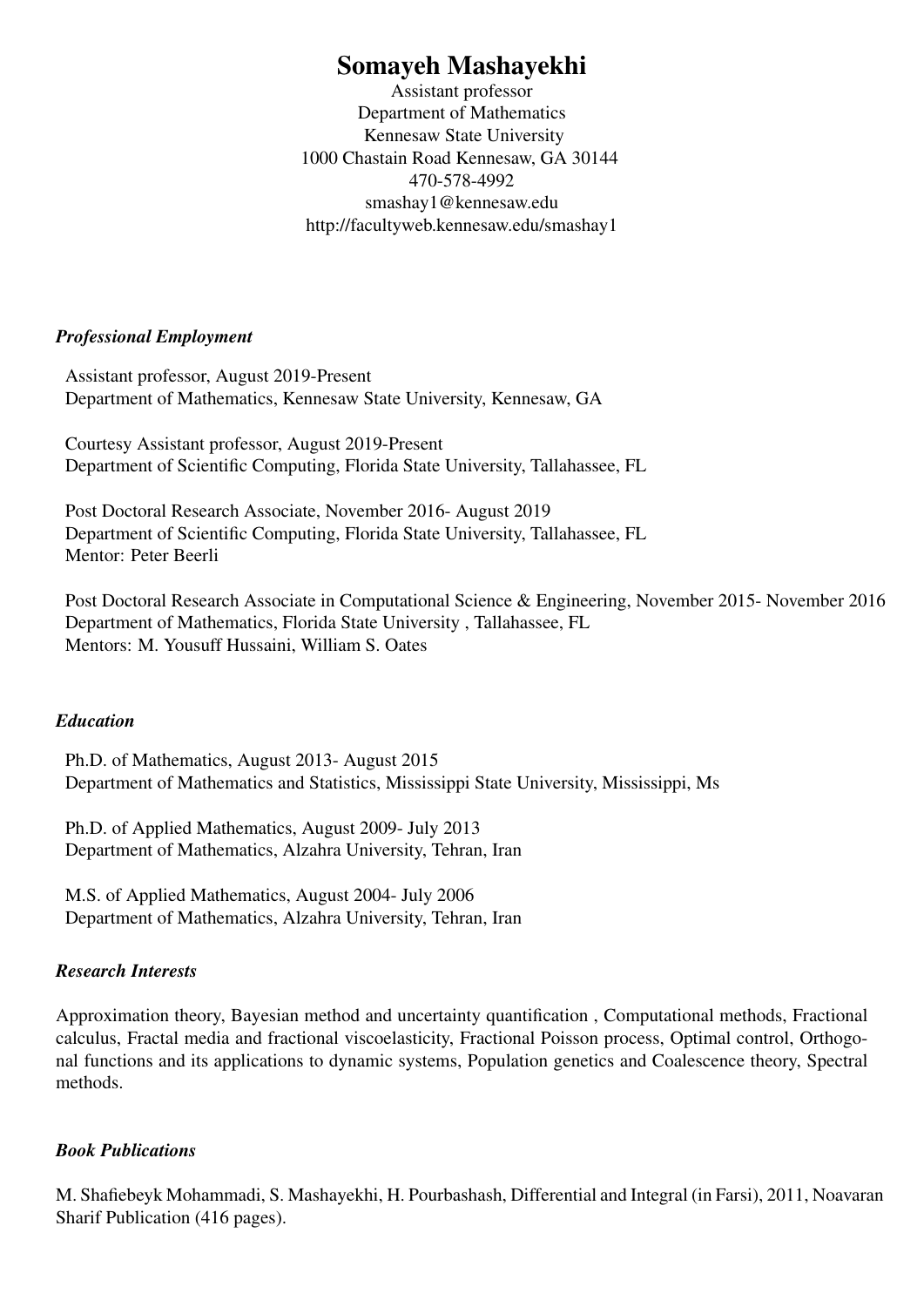### *Refereed Journal Publications*

P. Beerli, H. Ashki, S. Mashayekhi, and M. Palczewski, *Population divergence time estimation using individual lineage label switching*, G3-Genes Genomes Genetics, 2022, DOI: 10.1093/g3journal/jkac040.

S. Mashayekhi, E. Stanisaukis, M. Hassani, W. Oates, *Excluded volume effects and fractional viscoelasticity in polymers*, Meccanica, 2021, DOI: 10.1007/s11012-021-01415-2.

S. Mashayekhi, S. Sedaghat, *Fractional model of stem cell population dynamics*, Chaos, Solitons Fractals, 2021, p.110919.

S. Mashayekhi, L. Gr. Ixaru, *The least-squares fit of highly oscillatory functions using Eta-based functions*, Journal of Computational and Applied Mathematics, 2020, p.112839.

P. Beerli, S. Mashayekhi, M, Sadeghi, M, Khodaei, K, Shaw , *Population genetic inference with MIGRATE*, Current protocols in bioinformatics, 2019, 68 (1), 28 pages.

S. Mashayekhi, M.Y. Hussaini, W. Oates, *A physical interpretation of fractional viscoelasticity based on the fractal structure of media: Theory and experimental validation*, Journal of the Mechanics and Physics of Solids, 2019, 128:137-150.

S. Mashayekhi, P. Beerli, *The fractional coalescent*, Proceedings of the National Academy of Sciences of the United States of America, 2019, 116: 6244-6249.

S. Mashayekhi, P. Miles, M. Yousuff Hussaini and W. Oates, *Fractional Viscoelasticity in Fractal Media: Theory, Experimental Validation, and Uncertainty Analysis*, Journal of the Mechanics and Physics of Solids, 2018, 111:134-156.

V.S. Krishnasamy, S. Mashayekhi, M.Razzaghi, *Solving fractional differential equations numerically using fractional integral operational matrices*, IEEE/CAA Journal of Automatica Sinica, 2017, 4:98–106.

S. Mashayekhi, M.Razzaghi, *An approximate method for solving fractional optimal control problems by hybrid function*, Journal of Vibration and Control, 2016, 10.1177/1077546316665956.

S. Mashayekhi, M.Razzaghi, *Numerical solution of distributed order fractional differential equations by hybrid functions*, Journal of Computational Physics, 2016, 315: 169-181.

S. Mashayekhi, M.Razzaghi, *Numerical solution of the fractional Bagley-Torvik equation*, Mathematical Methods in the Applied Sciences, 2016, 39: 353-365.

V. Calvert, S. Mashayekhi, M.Razzaghi, *Solution of Lane-Emden type equations using Rational Bernoulli functions*, Mathematical Methods in the Applied Sciences, DOI: 2016, 39: 1268-1284.

S. Mashayekhi, M. Razzaghi, and M. Wattanataweekul, *Analysis of multi-delay and piecewise constant delay systems by hybrid functions approximation*, Differential Equations and Dynamical Systems, 2016, 24: 1-20.

S. Mashayekhi, M.Razzaghi, *Numerical solution of nonlinear fractional integro-differential equations by hybrid functions*, Engineering Analysis with Boundary Elements, 2015, 56: 81-89.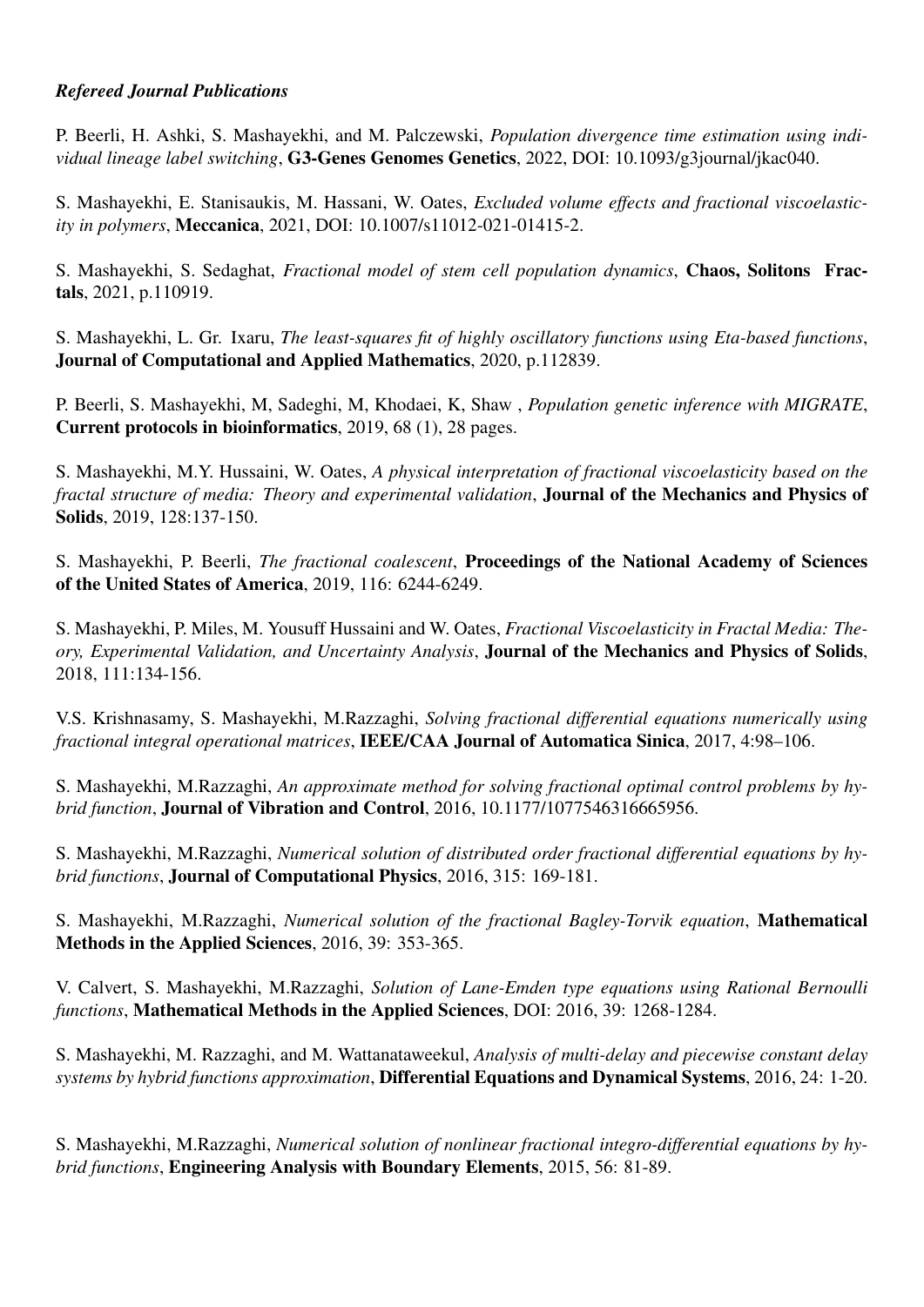S. Mashayekhi, Y. Ordokhani, and M. Razzaghi, *Hybrid functions approach for optimal control of systems described by integro-differential equations*, Applied Mathematical Modelling, 2013, 37: 3355-3368.

S. Mashayekhi, Y. Ordokhani, and M. Razzaghi, *A hybrid functions approach for the Duffing equation*, Physica Scripta, 2013, 88: 025002.

S. Mashayekhi, Y. Ordokhani, and M. Razzaghi *Hybrid functions approach for nonlinear constrained optimal control problems*, Communications in Nonlinear Science and Numerical Simulation, 2012, 17: 1831-1843.

#### *Refereed Proceedings*

W. Oates, E. Stanisaukis, B. Pahari, S. Mashayekhi *Entropy Dynamics Approach to Fractional Mechanics with Experimental Validation on Auxetic Foams and Dielectric Elastomers*, Proc. Behavior and Mechanics of Multifunctional Materials XV, Online Only, 22-27 March 2021.

E. Stanisaukis, H. Solheim, S. Mashayekhi, P. Miles, W. Oates, *Modeling, experimental characterization, and uncertainty quantification of auxetic foams: hyperelastic and fractional viscoelastic mechanics*, Proc. Behavior and Mechanics of Multifunctional Materials IX, Online Only, 27 April - 8 May 2020.

W. Oates, P. Miles, W. Gao, J. Clark, S. Mashayekhi, M.Y. Hussaini, *Rate dependent constitutive behavior of dielectric elastomers and applications in legged robotics*, Proc. SPIE Smart Structures and Materials+ Nondestructive Evaluation and Health Monitoring , Portland, Oregan, March 26-29, 2017.

#### *Research Funding*

*Reproductive heterogeneity in the structured coalescence framework*, PI : Somayeh Mashayekhi, NSF 21-502 Infrastructure Innovation for Biological Research, \$112,256, Start Date: 09/01/2021 End Date: 08/31/2024

*Exploring the applications of fractional differential equations in ecotoxicological risk assessment*, PI: Nicholas Green, CoPI : Somayeh Mashayekhi, OVPR Seed Grant, Kenneswa State University, \$14,756, Start Date: 07/01/2021 End Date: 06/30/2022

#### *Teaching Experience*

Kennesaw State Uinersity, USA *Spring 2022, Fall 2021, Spring 2021, Fall 2020, Spring 2020, Fall 2019* Course: Calculus I , Calculus II, ODE

Instructor: Mississippi State University, USA *August 2014 - May 2015* Course: Business calculus (Multiple sections)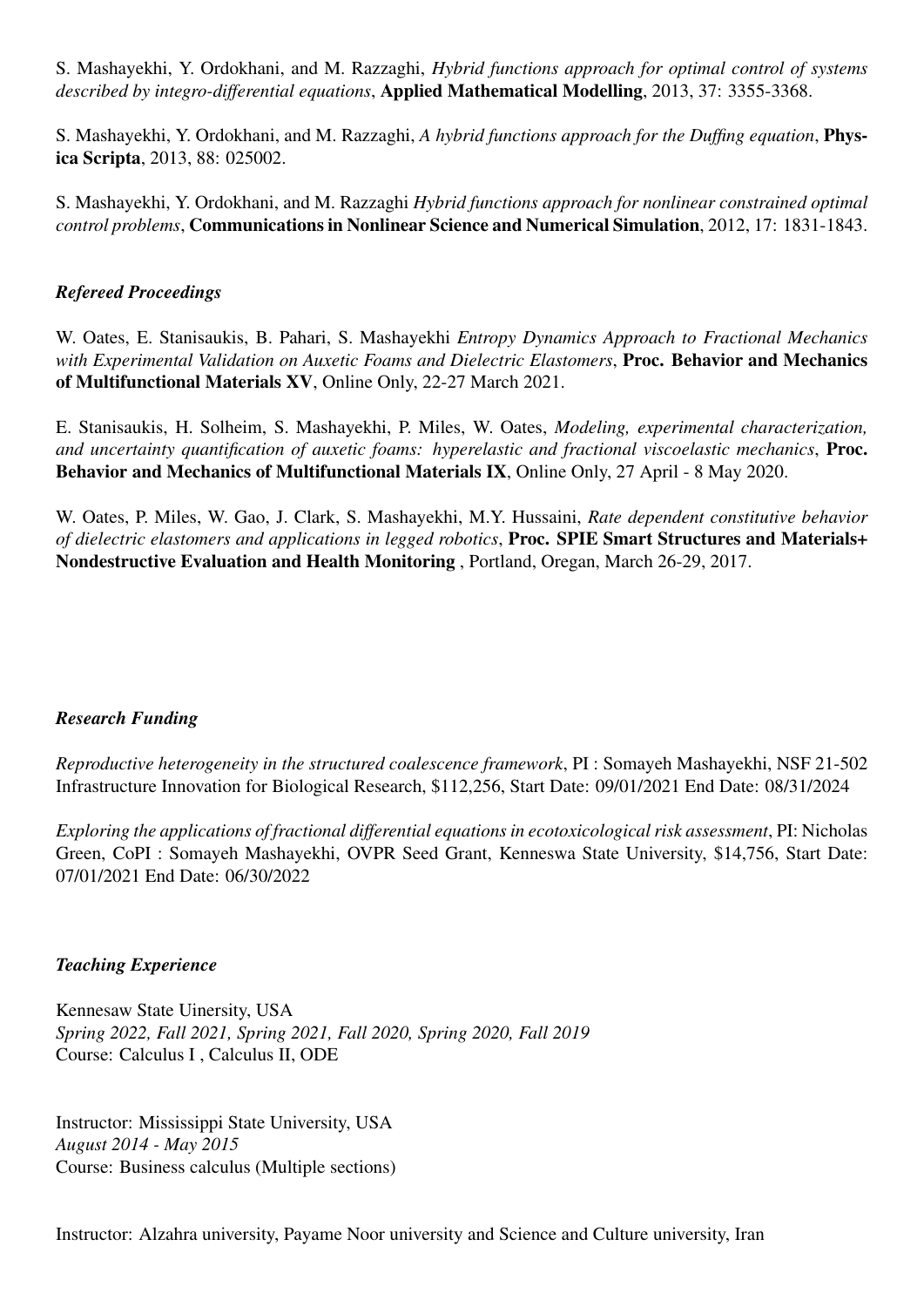*September 2003 - May 2013*

Courses: Complex variables, Numerical analysis, Ordinary differential equations, Engineering mathematics, Computer programming, Introductory probability, Probability and statistics for scientists and engineers, Advanced calculus, Precalculus algebra, College algebra

### *Presentation*

E. Stanisaukis, S. Mashayekhi, W. Oates, Nonlinear Hyperelasticity and Fractional Viscoelasticity of Auxetic Foams and Dielectric Elastomers, SIAM conference on Computational Science and Engineering, Online, March 2021.

W. Oates, E. Stanisaukis, B. Pahari, S. Mashayekhi, Entropy Dynamics Approach to Fractional Mechanics with Experimental Validation on Auxetic Foams and Dielectric Elastomers, Behavior and Mechanics of Multifunctional Materials XV, 22-27 March 2021.

E. Stanisaukis, H. Solheim, S. Mashayekhi, P. Miles, W. Oates, Modeling, experimental characterization, and uncertainty quantification of auxetic foams: hyperelastic and fractional viscoelastic mechanics, Behavior and Mechanics of Multifunctional Materials IX, 27 April - 8 May 2020.

S. Mashayekhi, The fractional coalescent, The Florida State University Department of Biological Science, Tallahassee (USA), April 2019

S. Mashayekhi, A physical interpretation of fractional viscoelasticity based on the fractal structure of media : Theory and experimental validation, SIAM conference on Computational Science and Engineering, Spokane (USA), February 2019

S. Mashayekhi and P. Beerli, A new coalescent theory based on a non-Markovian Poisson process. Evolution 2018, Montpellier (France), August 2018

S. Mashayekhi, Mittag-Leffler Distribution in Population Genetics, MANNA 2017, Santa Fe (USA), December 2017 (Poster)

S. Mashayekhi, Fractional Viscoelasticity in Elastomeric Materials, MANNA 2017, Santa Fe (USA), December 2017 (Poster)

S. Mashayekhi, Numerical solution of fractional partial differential equations via hybrid functions, SIAM conference on Computational Science and Engineering, Atlanta (USA), March 2017

S. Mashayekhi, Bernoulli polynomials as a trial function in spectral methods, SIAM conference on the 13th International Symposium on Orthogonal Polynomials(USA), June 2015

S. Mashayekhi, Solving of fractional order differential equations by using hybrid function, 2015 Joint Mathematics Meetings (USA), January 2015

S. Mashayekhi, A new method for solving nonlinear fractional integro-differential equations, The 10th Mississippi State Conference on Differential Equations and Computational Simulations, Mississippi State University (USA), October 2014

S. Mashayekhi, Hybrid functions approach for solving HIV pathogenesis models, 2014 MBI workshop for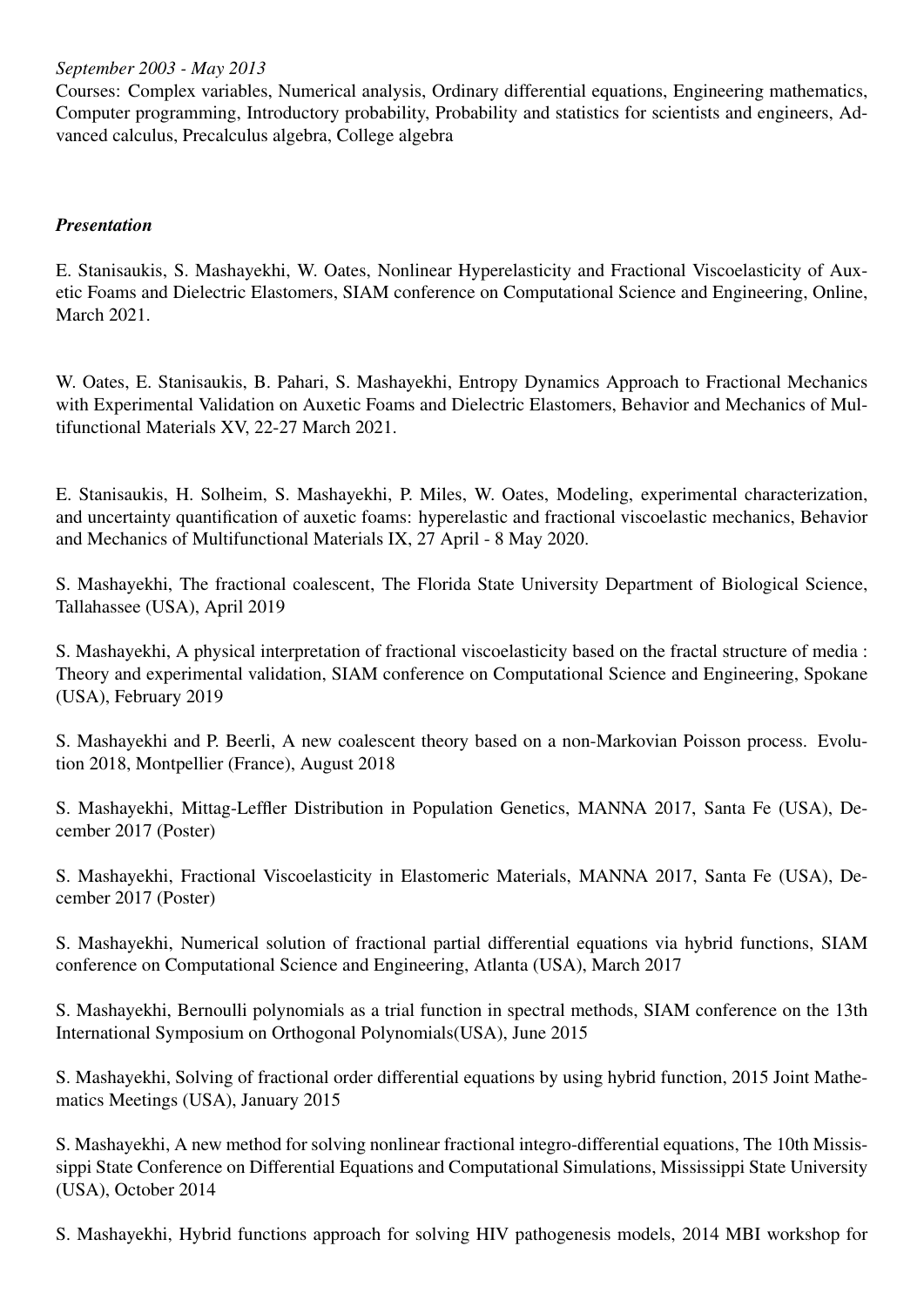young researchers in mathematical biology, Mathematical Biosciences Institute, The Ohio State University (USA), August 2014 (Poster)

S. Mashayekhi, Hybrid function for solving nonlinear constrained optimal control problems, SIAM conference on optimization, San Diego, California (USA), May 2014

## *Honors and Awards*

- Postdoctoral Traveling award for SIAM conference on Computational Science and Engineering, February 2019
- The outstanding graduated student award in Mississippi State University, May 2015
- Teaching assistantship in Mississippi State University, August 2013- August 2015
- Traveling fellowship award for SIAM conference on the 13th International Symposium on Orthogonal Polynomials, Special Functions and Applications, at the National Institute of Standards and Technology, Gaithersburg, Maryland, June 2015
- Traveling fellowship award for 2015 Joint Mathematics Meetings, January 2015
- Traveling fellowship award for Prospects in Applied Mathematics, The University of Chicago, October 2014
- Traveling fellowship award for 2014 MBI workshop for young researchers in mathematical biology, Mathematical Biosciences Institute, The Ohio State University, August 2014
- Traveling fellowship award for SIAM conference on optimization, San Diego, California, May 2014
- First rank for Ph.D admission exam, Alzahra university, Iran , August 2009

## *Google Scholar (retrieved: March 23, 2022)*

<https://scholar.google.com/citations?user=Y60NyTEAAAAJ&hl=en> Total citations: 592, since 2017: 502; h-index:14; i10-index: 15

*Service*

- *Organizer*
	- Mini symposium on "Fractional Order Operators and their Applications in Engineering" at the SIAM Conference on Computational Since and Engineering in Fort Worth, Texas, U.S., March 1-5, 2021.
	- Mini symposium on "Fractional Order Operators and their Applications in Material Science" at the SIAM conference on Computational Science and Engineering, Bilbao, Spain, May 18-22, 2020 (Postponed).
	- Mini symposium on "Application of Fractional Calculus in Material Science and Engineering" at the SIAM conference on Computational Science and Engineering, Washington, USA, Feb. 25- March 01, 2019.
- *Editor*